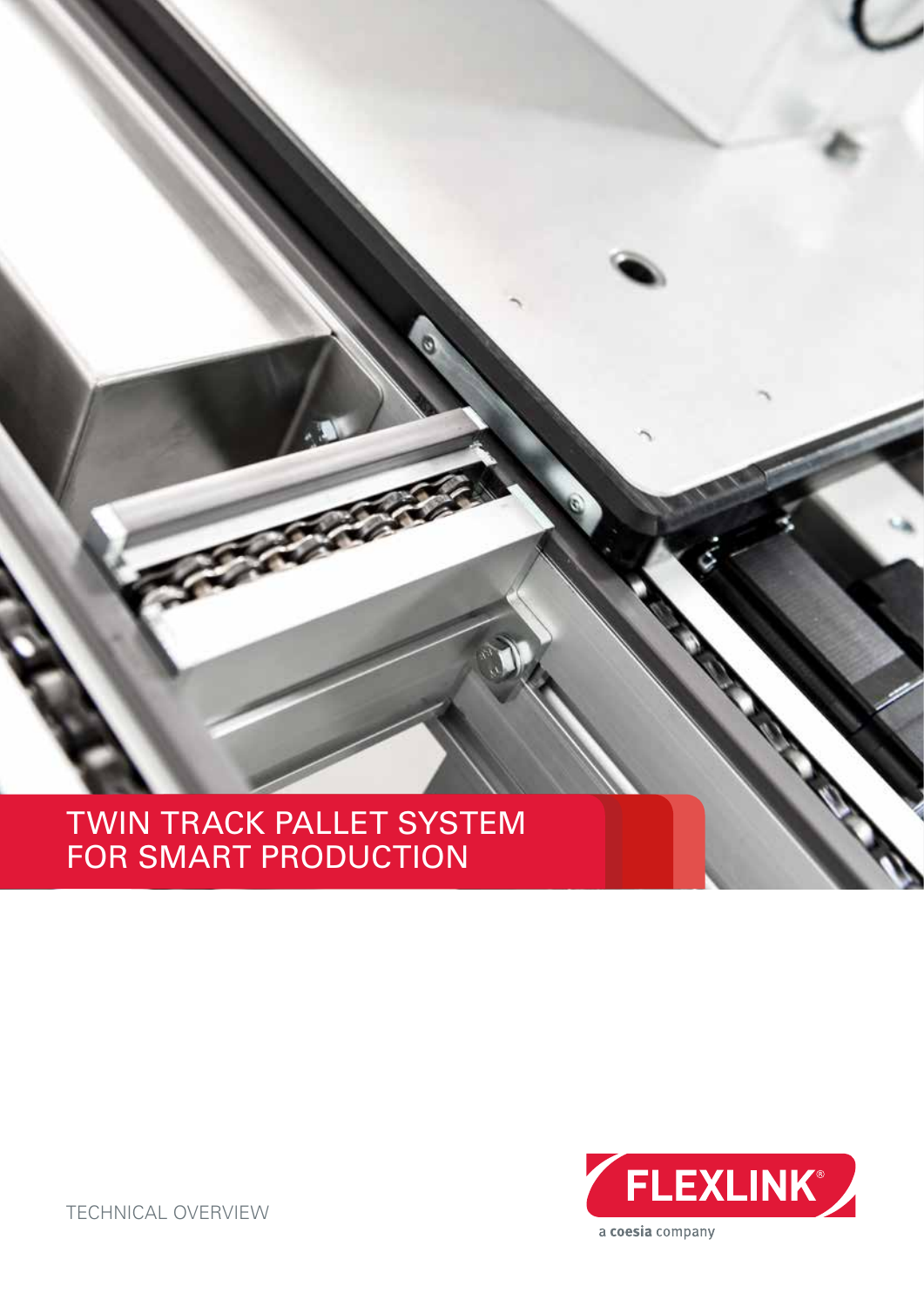# FOR ASSEMBLY, MACHINING AND TESTING

*Functions such as transfers, locating stations and stops are all electrical.*

- *• IIoT ready*
- *• Pneumatic stops optional*

*Pallet route, traceability tools, easy data acquisition and OEE data accessibility.*

*Robust and service-friendly.*

- *• Short MTTR*
- *• Predictive maintenance with digital chain slack detection*

*Standardized modules with predefined control logics reduce programming, and enable true plug-and-play and easy integration.*

*Aluminium beam with steel roller chain, steel slide rail on top and plastic on return. The return chain runs inside the beam.*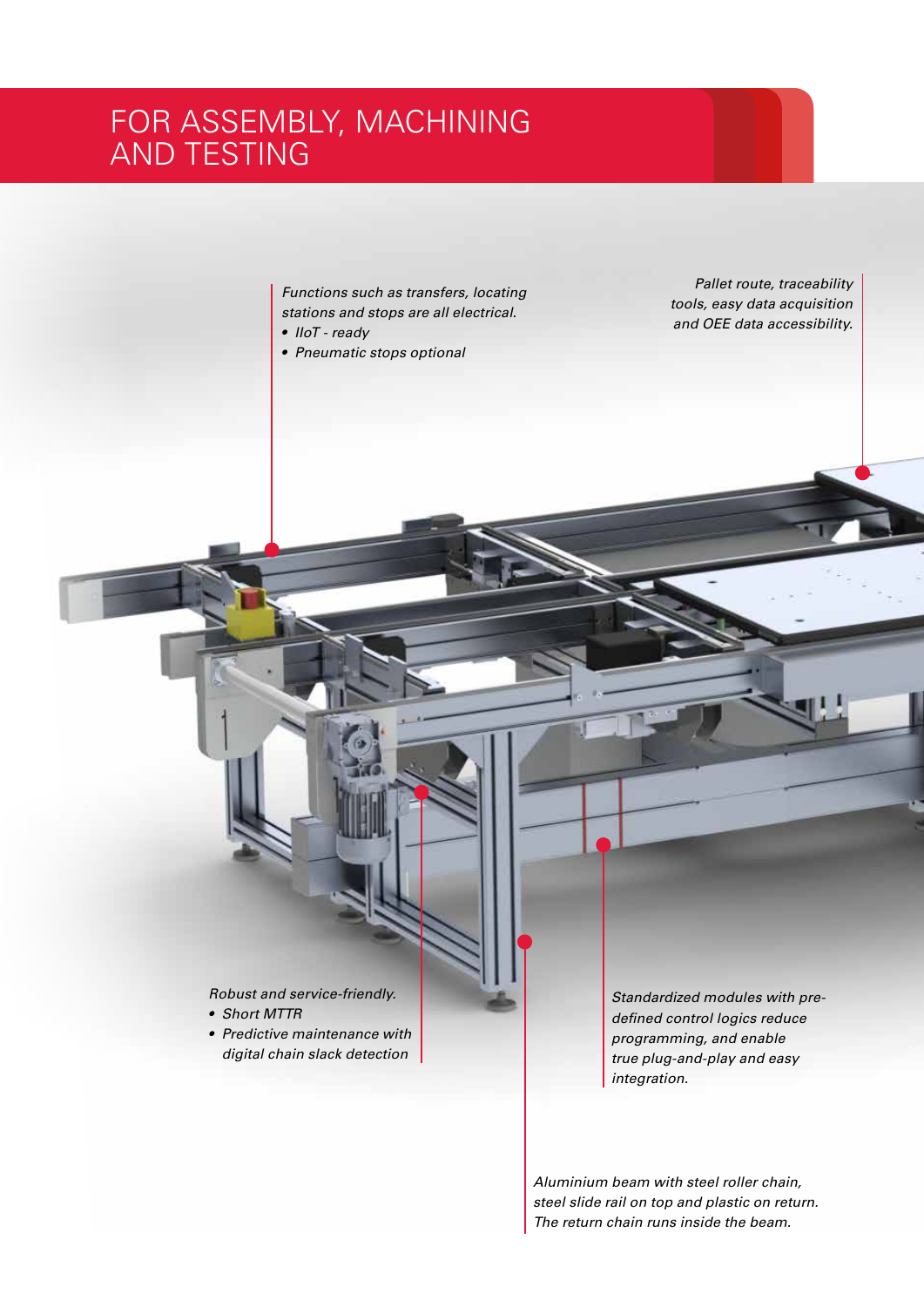This new system increases available production time thanks to reduced pallet exchange time in the dual conveyor speed sections. The system is designed for single digit Mean Time To Repair (MTTR) and low friction accumulation that reduces wear, downtime and TCO.

The new twin track conveyor for heavy loads is fully digitalized and prepared for IIoT and traceability requirements. The system is delivered in standardized modules with pre-defined control logics shortening design and installation time, reducing time to market.

*Smart pallet design with premade fixture interface reduces engineering and machining time. RFID-ready.*

*Dual conveyor speed section to reduce pallet exchange time and increase production performance.*

*Engineering tools for quick design and order handling reduces engineering errors.*

### KEY TECHNICAL DATA

- Speed: 15 m/min
- Pallet sizes: up to 1040x1040 mm
- Max. pallet load: 200 kg
- Max. accumulating load: 1000 kg
- Max. conveyor length: 10 m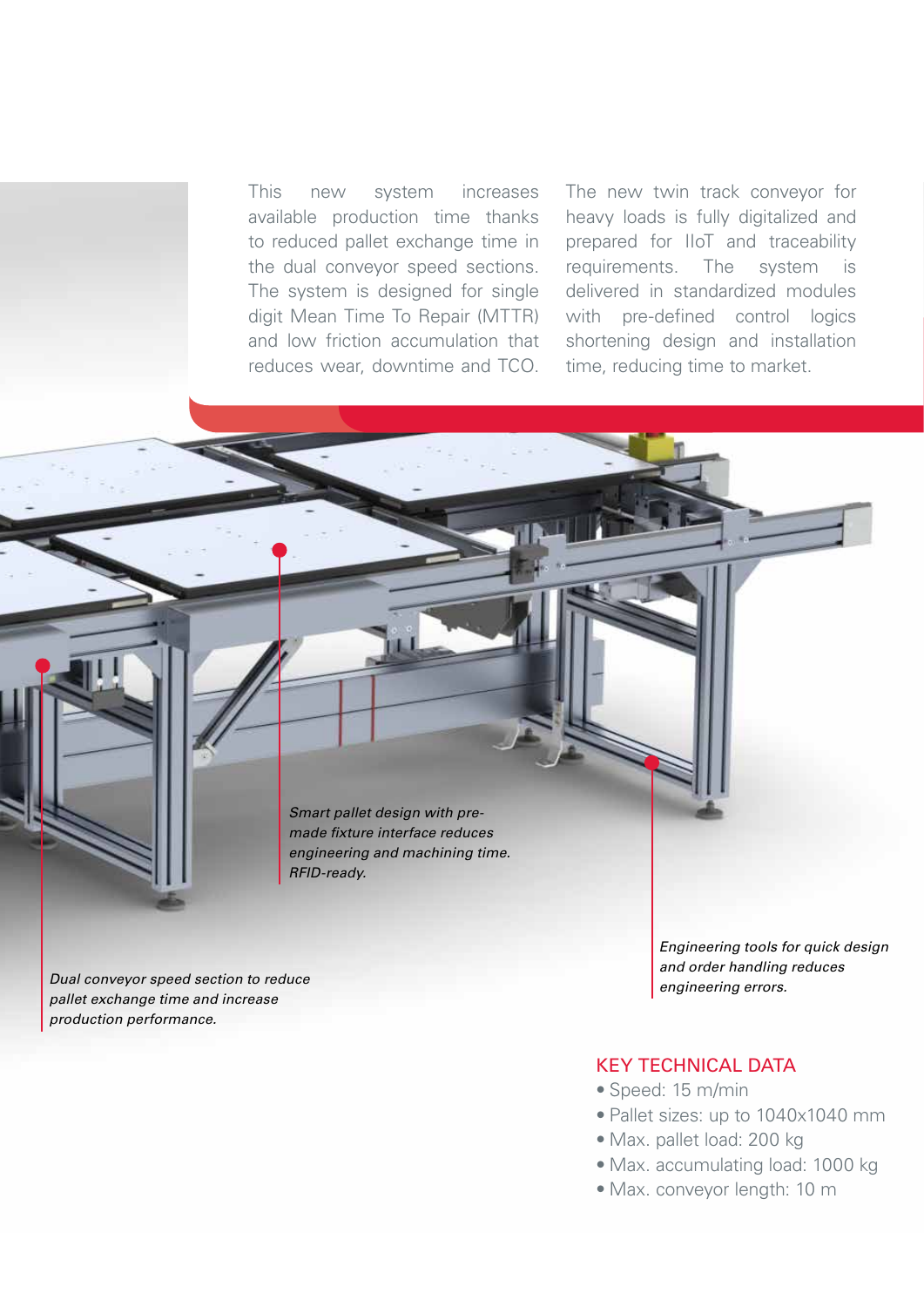# ROBUST AND SERVICE FRIENDLY

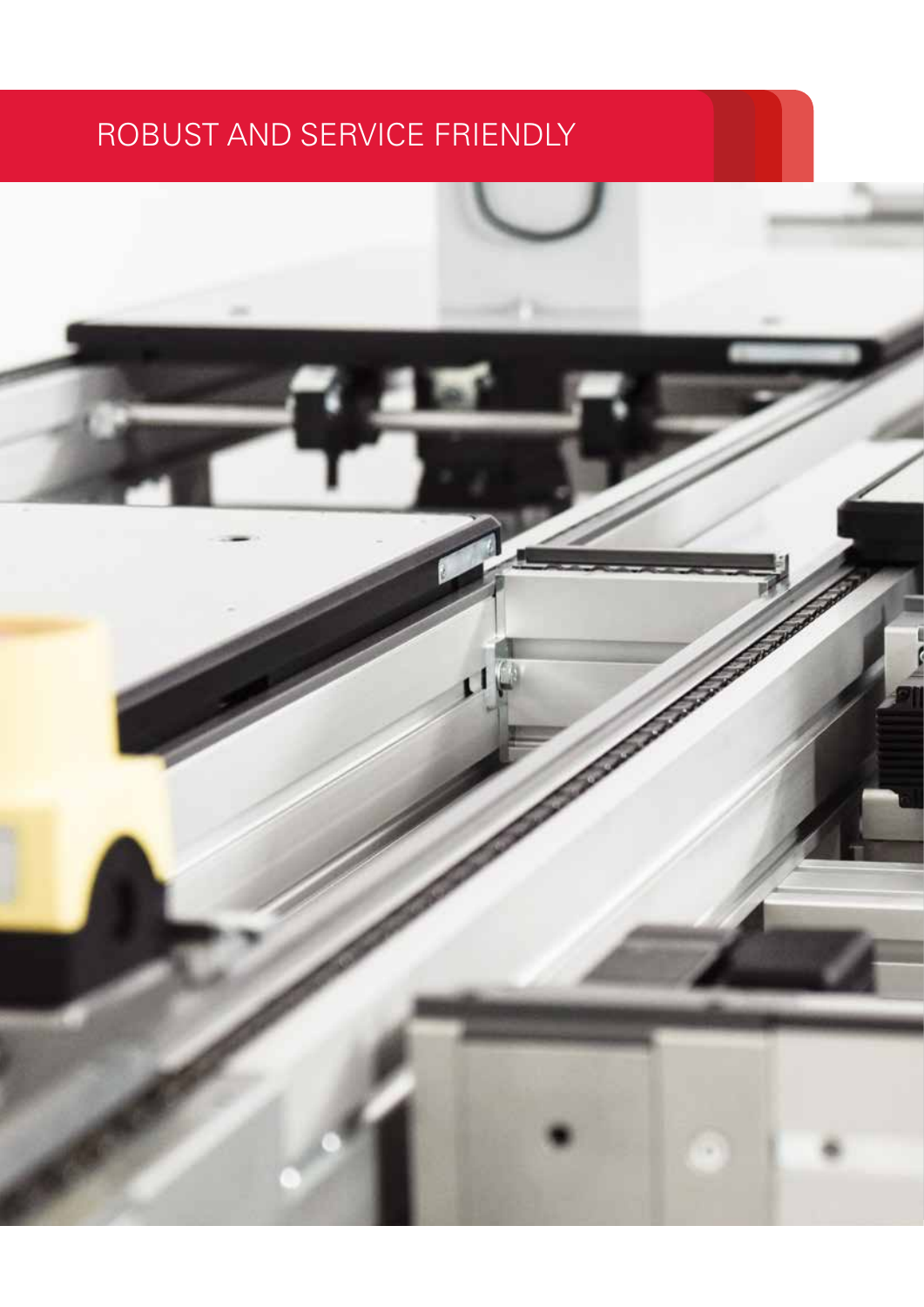The new conveyor has a Mean Time Between Failures (MTBF) of 12,000 hours (2 years with 3 shifts) where all functions are plug-and-play and mounted in fixed positions, allowing a single digit MTTR. The smart motors permit predictive maintenance. Wear is also considerably reduced thanks to the low friction steel roller chain, smart motors and dual conveyor speed zone.



The HU beam is designed to be rigid, ensure smooth running and low noise production. The T-slots ensure easy but firm attachment of accessories. The upper slide rail is made of stainless steel, and the lower of plastic. The return chain runs within the beam.

Choose between three types of chain:

- Steel roller chain
- Steel off-set roller top chain
- Steel roller chain lubrication free

### VERSATILE PALLETS

The aluminium pallets come with an electrically conductive frame and are RFID-ready. The pallet is designed with an accurate fixture interface and tooled in relation to the locating holes. The system offers various pallet sizes.

### Standard pallet sizes:

|                      | Pallet length (mm) |     |     |     |      |
|----------------------|--------------------|-----|-----|-----|------|
| (mm)<br>Pallet width | PW, PL             | 480 | 640 | 800 | 1040 |
|                      | 480                |     |     |     |      |
|                      | 640                |     |     |     |      |
|                      | 800                |     |     |     |      |
|                      | 1040               |     |     |     |      |

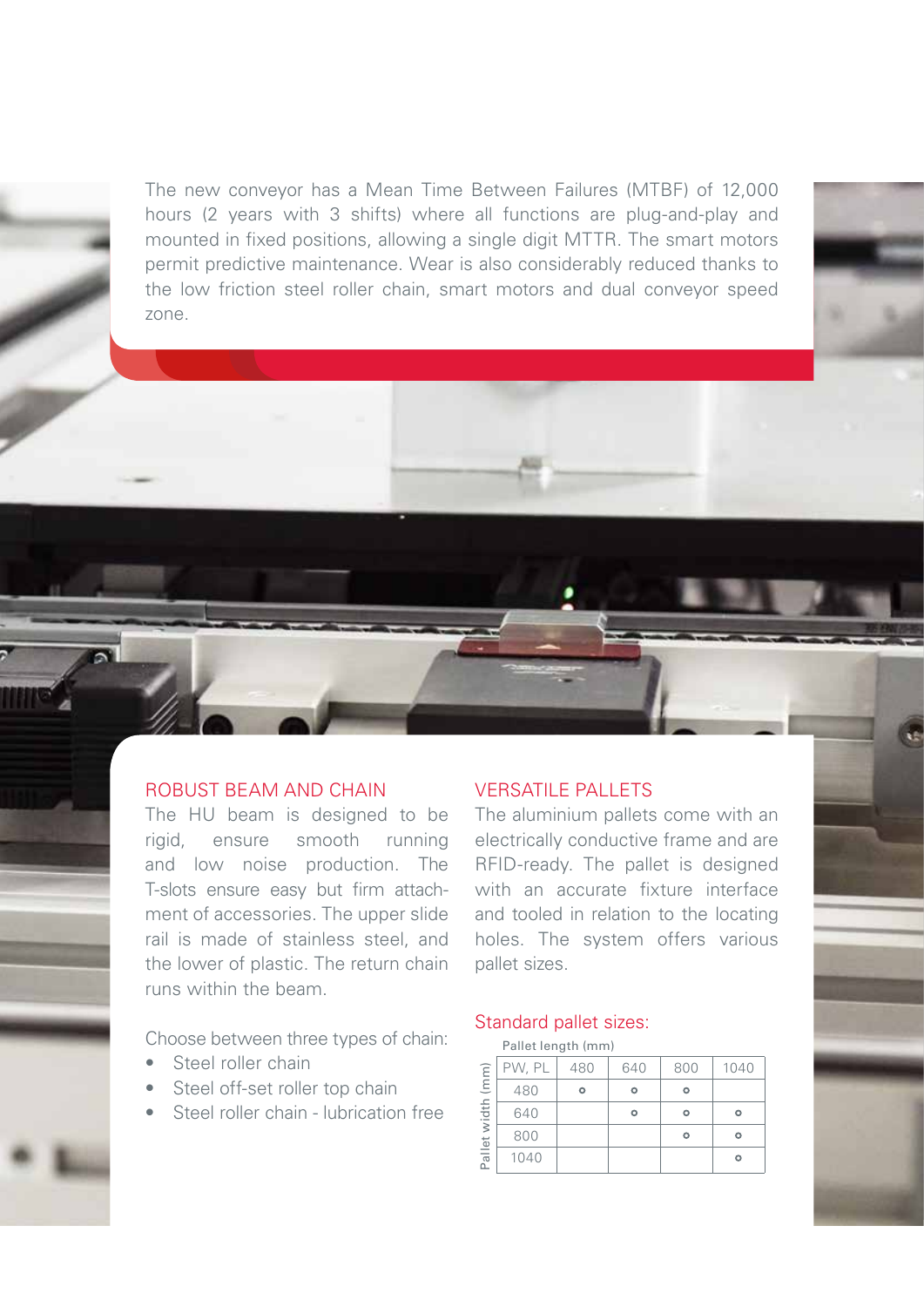# TWIN TRACK CONVEYOR SYSTEM FOR SMART PRODUCTION



### TRANSFER UNIT

The totally electrical transfer is designed in two sections to facilitate installation and maintenance: lift and drive section. The module includes pre-defined control logics for quick and easy set-up.



LOCATING UNIT

The locating unit stops the pallet and locates it with a repeatability of +/-0,1 mm. The locating pins are situated on one side but machined in the same piece to achieve perfect accuracy. The module is electrical and includes pre-defined control logics.



### STOPS AND DAMPERS

The system offers a wide range of stops and dampers. The stops can be either electrical or pneumatic. FlexLink also offers a unique, patent pending gravity damper that gently slows down the pallet.



### SPEED BOOSTER

The speed booster section doubles the speed when needed and reduces the pallet exchange time by up to 50% (6s at 5m/min). The section reduces both stress on worn parts as well as noise level.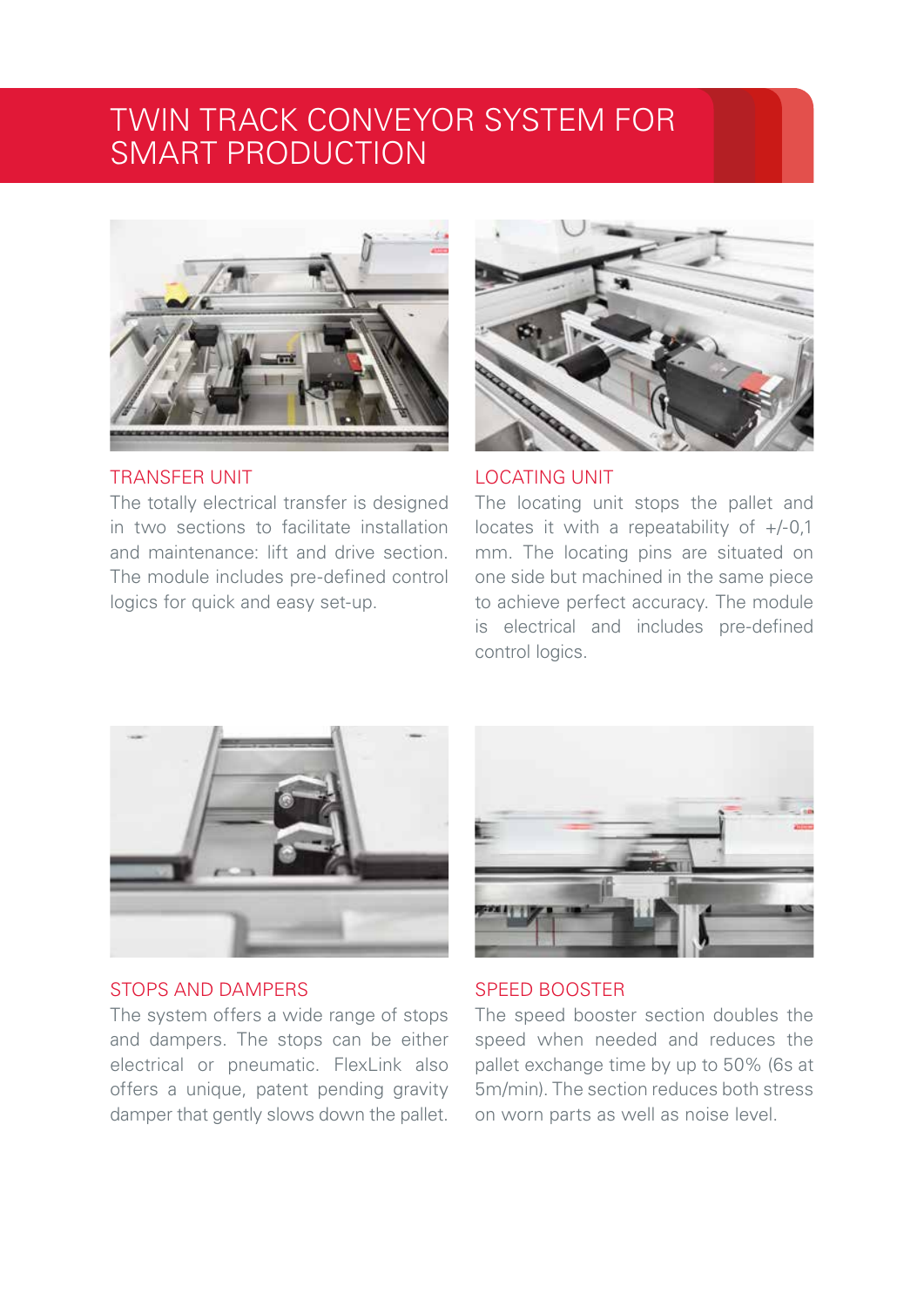

### DRIVES AND SMART MOTORS

The smart asynchronous motors only run when needed and thanks to the low friction conveyor design you can configure longer conveyors per drive. This reduces torque by 50%. Motor control can be integrated or separate. A chain tensioner with a proximity switch for alarming is optional.



### STANDARDIZED LINE CONTROL

The conveyor modules include FlexLink standard controls logic. The line controller manages routing and trackand-trace while the FlexLink Device Controllers manage sensors, functions and smart motors. The benefits are reduced PLC programming needed and fast reconfiguration of a system.



### SOFTWARE APPLICATIONS

FlexLink offers a range of software applications for designing smart production flows. The material flow and process traceability is easily configured in the routing and track-and-trace applications. Included in the suite is also Production Monitoring for OEE improvements and predictive maintenance.



### DESIGN AND SIMULATION TOOL

Experience the pallet system in virtual reality. The FlexLink Design Tool permits quick design and line simulation, helping you to identify bottlenecks and verify new line configurations and OEE. The tool reduces engineering errors, saves time and allows quick and trouble-free order handling.